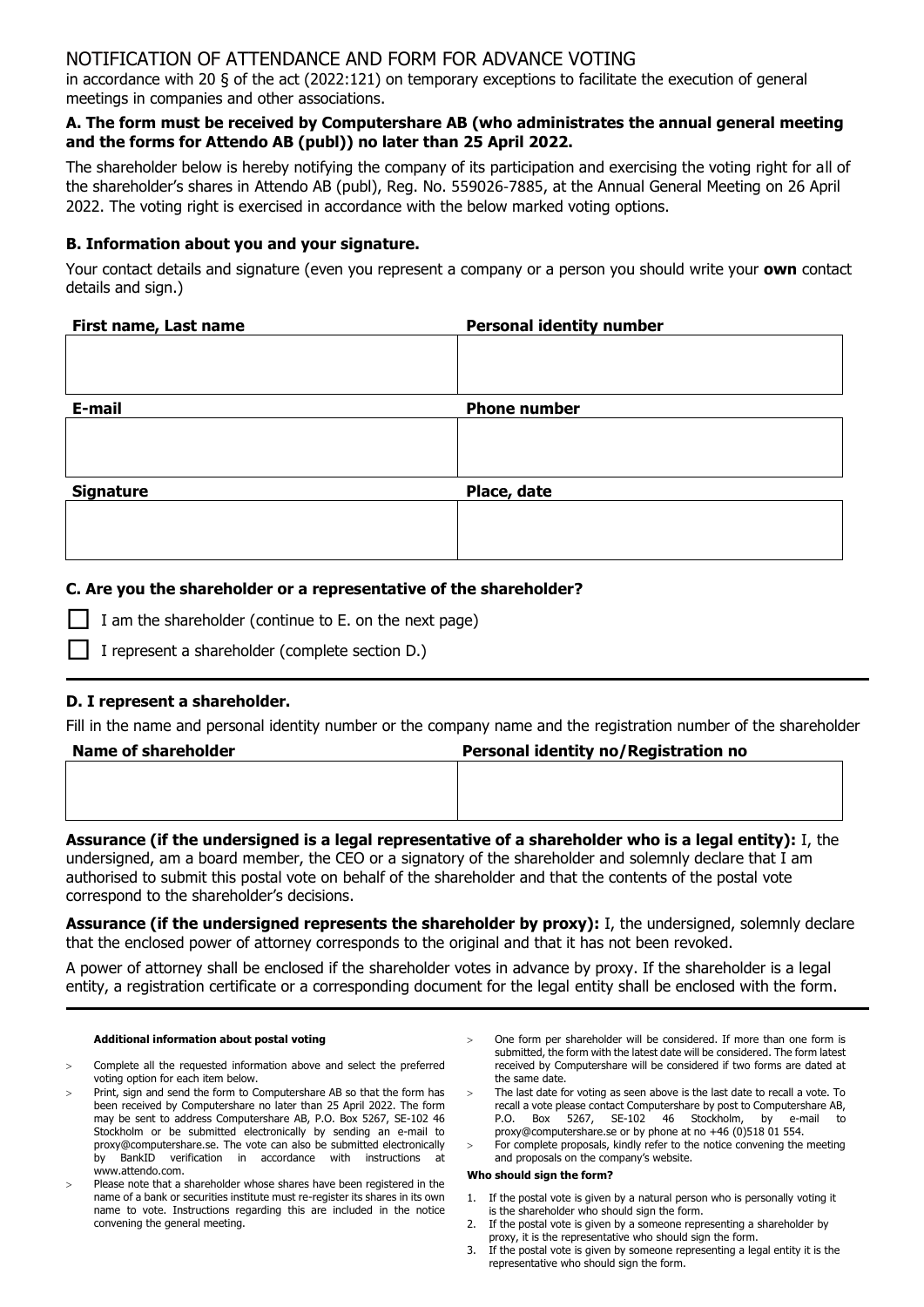> If the shareholder has added specific instructions or conditions, or if preprinted text is amended or supplemented, the vote (i.e. the entirety of the postal vote) will not be considered. An incomplete or wrongfully completed form may be discarded without being considered.

Information on how your personal information is processed can be found at https://www.euroclear.com/dam/ESw/Legal/Privacy-notice-bolagsstammor engelska.pdf

# **E. Annual General Meeting inAttendo AB (publ) on 26 April 2022**

The options below comprise the proposals submitted which are found in the notice to the meeting.

|       |                                                                                                                                                                                           | <b>Yes</b> | <b>No</b> | <b>Abstain</b> |
|-------|-------------------------------------------------------------------------------------------------------------------------------------------------------------------------------------------|------------|-----------|----------------|
| 1.    | Election of the Chair of the Annual General Meeting                                                                                                                                       |            |           |                |
| 2.    | Election of one or two persons to verify the minutes                                                                                                                                      |            |           |                |
| 2.A.  | Person to verify the minutes 1: Peter Lundkvist, Tredje AP-fonden                                                                                                                         |            |           |                |
| 2.B.  | Person to verify the minutes 2: Alexander Kopp, Incentive                                                                                                                                 |            |           |                |
| 3.    | Approval of the voting register                                                                                                                                                           |            |           |                |
| 4.    | Approval of the agenda                                                                                                                                                                    |            |           |                |
| 5.    | Determining whether the meeting has been duly called                                                                                                                                      |            |           |                |
| 7.    | Resolutions to adopt the parent company's income statement and balance<br>sheet, as well as the consolidated income statement and the consolidated<br>balance sheet for the Attendo Group |            |           |                |
| 8.    | Resolution on allocation of the company's result in accordance with the<br>approved balance sheet                                                                                         | $\sim$     |           |                |
| 9.    | Resolution to discharge the Board Members and the CEO from liability                                                                                                                      |            |           |                |
| А.    | Martin Tivéus                                                                                                                                                                             |            |           |                |
| В.    | <b>Ulf Lundahl</b>                                                                                                                                                                        |            |           |                |
| C.    | Tobias Lönnevall                                                                                                                                                                          |            |           |                |
| D.    | Alf Göransson                                                                                                                                                                             |            |           |                |
| E.    | Catarina Fagerholm                                                                                                                                                                        |            |           |                |
| F.    | Anssi Soila                                                                                                                                                                               |            |           |                |
| G.    | Suvi-Anne Siimes                                                                                                                                                                          |            |           |                |
| Н.    | Margareta Danelius                                                                                                                                                                        |            |           |                |
| 10.A. | Determination of the number of Board Members to be appointed by the<br><b>Annual General Meeting</b>                                                                                      |            |           |                |
| 10.B. | Determination of the number of auditors                                                                                                                                                   |            |           |                |
| 11.A. | Determination of the fee to be paid to the Board Members                                                                                                                                  |            |           |                |
| 11.B. | Determination of the fee to be paid to the auditor                                                                                                                                        |            |           |                |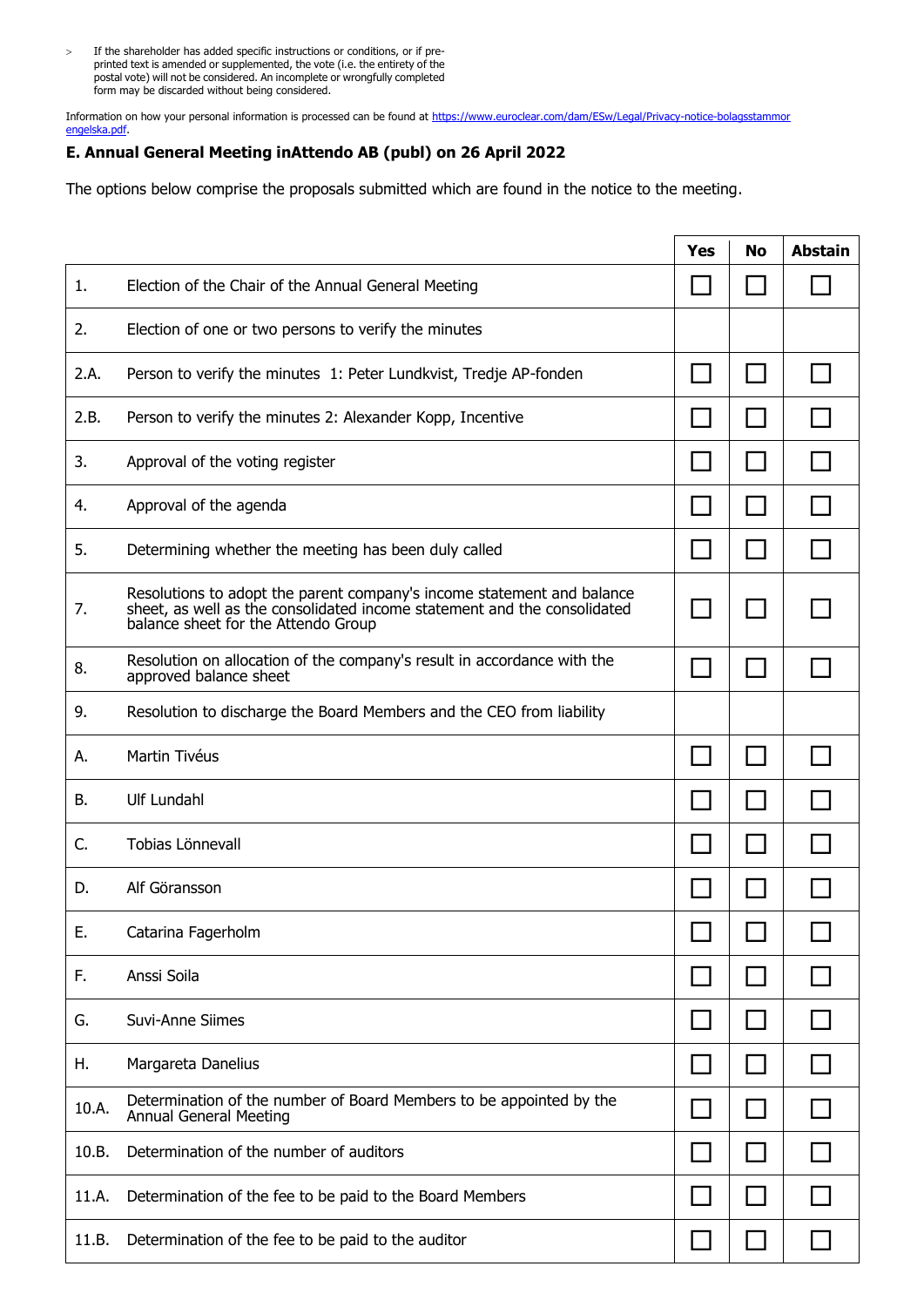|       |                                                                                                                                                                               | <b>Yes</b> | No | <b>Abstain</b> |
|-------|-------------------------------------------------------------------------------------------------------------------------------------------------------------------------------|------------|----|----------------|
| 12.A. | <b>Election of Board Members</b>                                                                                                                                              |            |    |                |
| А.    | Ulf Mattsson, election                                                                                                                                                        |            |    |                |
| В.    | Alf Göransson, re-election                                                                                                                                                    |            |    |                |
| C.    | Catarina Fagerholm, re-election                                                                                                                                               |            |    |                |
| D.    | Tobias Lönnevall, re-election                                                                                                                                                 |            |    |                |
| Ε.    | Suvi-Anne Siimes, re-election                                                                                                                                                 |            |    |                |
| F.    | Anssi Soila, re-election                                                                                                                                                      |            |    |                |
| G.    | Margareta Danelius, re-election                                                                                                                                               |            |    |                |
| 12.B. | Election of Chair of the Board of Directors                                                                                                                                   |            |    |                |
|       | Ulf Mattsson, election                                                                                                                                                        |            |    |                |
| 13.   | Election of auditor                                                                                                                                                           |            |    |                |
| 14.   | Resolution regarding a new long-term incentive program to senior executives<br>in the form of warrants and resolution regarding issue of warrants (Warrant<br>program 2022)   |            |    |                |
| 15.   | Resolution regarding adoption of a new long-term incentive program for<br>senior executives and key employees based on performance shares<br>(Performance share program 2022) |            |    |                |
| 15A.  | Adoption of a new long-term incentive program based on performance shares                                                                                                     |            |    |                |
| 15B.  | Acquisition and transfer of the company's own shares in order to secure costs<br>related to incentive programs                                                                |            |    |                |
| 15C.  | Transfer of the company's own shares to participants in incentive programs                                                                                                    |            |    |                |
| 15D.  | Entering into share-swap agreement with third party                                                                                                                           |            |    |                |
| 16.   | Approval of the Board of Directors' remuneration report                                                                                                                       |            |    |                |
| 17.   | Resolution regarding authorization for the Board of Directors to resolve to<br>issue new shares                                                                               |            |    |                |
| 18.   | Resolution regarding authorization for the Board of Directors to resolve to<br>repurchase and transfer own shares                                                             |            |    |                |
| 19.   | Election of members of the Nomination Committee                                                                                                                               |            |    |                |
| А.    | Peter Hofvenstam (Chair of the Nomination Committee)                                                                                                                          |            |    |                |
| В.    | Anssi Soila                                                                                                                                                                   |            |    |                |
| C.    | Niklas Antman                                                                                                                                                                 |            |    |                |
| D.    | Marianne Nilsson                                                                                                                                                              |            |    |                |